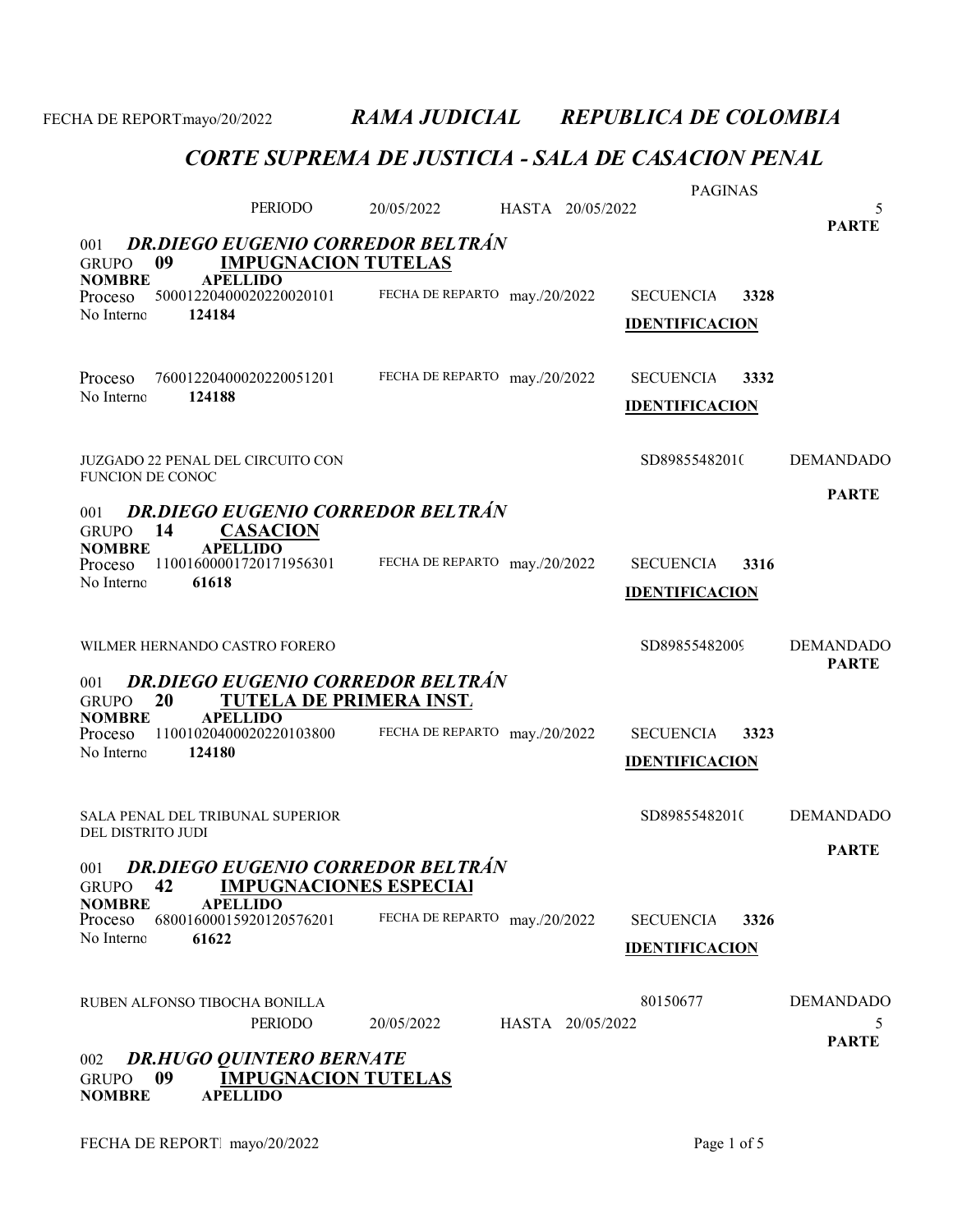| Proceso<br>No Interno<br>124187                                                                  | 76001220400020220051001                                                                   | FECHA DE REPARTO may./20/2022 |                  | <b>PAGINAS</b><br><b>SECUENCIA</b><br><b>IDENTIFICACION</b> | 3331 |                   |
|--------------------------------------------------------------------------------------------------|-------------------------------------------------------------------------------------------|-------------------------------|------------------|-------------------------------------------------------------|------|-------------------|
| JUZGADO QUINTO DE EJECUCION DE<br>PENAS Y MEDIDAS DE                                             |                                                                                           |                               |                  | SD89855482010                                               |      | <b>DEMANDADO</b>  |
| 002<br>20<br><b>GRUPO</b>                                                                        | <b>DR.HUGO QUINTERO BERNATE</b><br><b>TUTELA DE PRIMERA INST.</b>                         |                               |                  |                                                             |      | <b>PARTE</b>      |
| <b>NOMBRE</b><br><b>APELLIDO</b><br>Proceso<br>No Interno<br>124179                              | 11001020400020220103700                                                                   | FECHA DE REPARTO may./20/2022 |                  | <b>SECUENCIA</b><br><b>IDENTIFICACION</b>                   | 3322 |                   |
| SALA DE JUSTICIA Y PAZ DEL TRIBUNAL<br><b>SUPERIOR DEL D</b>                                     |                                                                                           |                               |                  | SD89855482009                                               |      | <b>DEMANDADO</b>  |
|                                                                                                  | <b>PERIODO</b>                                                                            | 20/05/2022                    | HASTA 20/05/2022 |                                                             |      | 5<br><b>PARTE</b> |
| 003<br>09<br><b>GRUPO</b><br><b>NOMBRE</b><br><b>APELLIDO</b><br>Proceso<br>No Interno<br>124185 | <b>DR.GERSON CHAVERRA CASTRO</b><br><b>IMPUGNACION TUTELAS</b><br>68001220400020220034101 | FECHA DE REPARTO may./20/2022 |                  | <b>SECUENCIA</b><br><b>IDENTIFICACION</b>                   | 3329 |                   |
| <b>JUZGADO SEXTO DE EJECUCION DE</b><br>PENAS NAS Y MEDIDAS                                      |                                                                                           |                               |                  | SD89855482010                                               |      | <b>DEMANDADO</b>  |
|                                                                                                  | PERIODO                                                                                   | 20/05/2022                    | HASTA 20/05/2022 |                                                             |      | 5<br><b>PARTE</b> |
| 004<br>06<br><b>GRUPO</b>                                                                        | DR.FABIO OSPITIA GARZÓN<br><b>SEGUNDA INSTANCIA - LIBI</b>                                |                               |                  |                                                             |      |                   |
| <b>APELLIDO</b><br><b>NOMBRE</b><br>Proceso<br>No Interno<br>61616                               | 11001600000020170097203                                                                   | FECHA DE REPARTO may./20/2022 |                  | <b>SECUENCIA</b><br><b>IDENTIFICACION</b>                   | 3314 |                   |
| RODRIGO ALDANA LARRAZABAL                                                                        |                                                                                           |                               |                  | 80418743                                                    |      | <b>DEMANDADO</b>  |
| 004<br>12<br><b>GRUPO</b><br><b>NOMBRE</b><br><b>APELLIDO</b><br>Proceso<br>61613<br>No Interno  | <b>DR.FABIO OSPITIA GARZÓN</b><br><b>EXTRADICIONES</b><br>11001020400020220103400         | FECHA DE REPARTO may./20/2022 |                  | <b>SECUENCIA</b><br><b>IDENTIFICACION</b>                   | 3311 | <b>PARTE</b>      |
| JUAN CAMILO MOLINA MEDINA                                                                        |                                                                                           |                               |                  | 1047715062                                                  |      | <b>DEMANDADO</b>  |
| 004<br>14<br><b>GRUPO</b><br><b>APELLIDO</b><br><b>NOMBRE</b>                                    | <b>DR.FABIO OSPITIA GARZÓN</b><br><b>CASACION</b>                                         |                               |                  |                                                             |      | <b>PARTE</b>      |
| FECHA DE REPORT mayo/20/2022                                                                     |                                                                                           |                               |                  | Page 2 of 5                                                 |      |                   |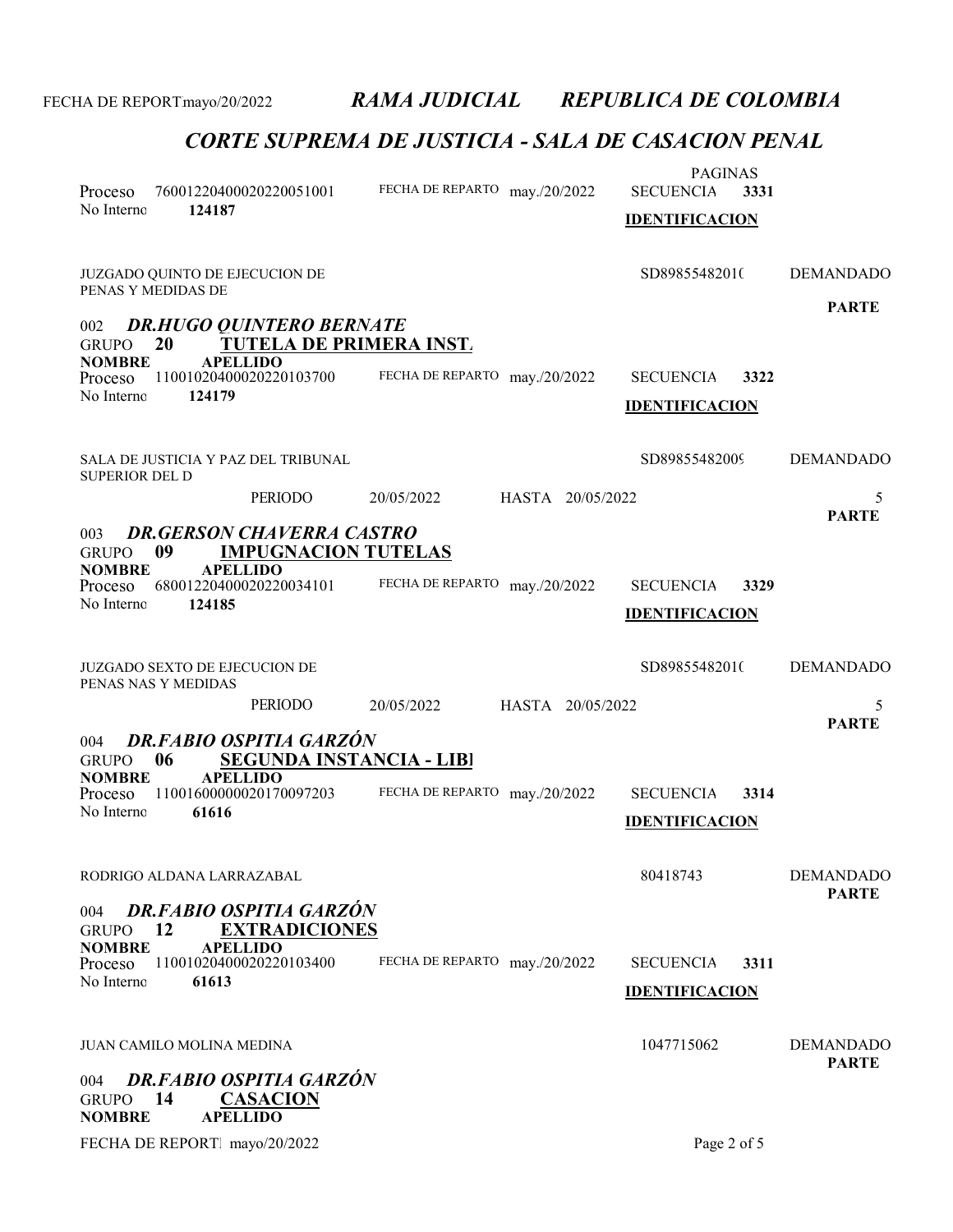| 11001600001920170129501<br>Proceso<br>61619<br>No Interno                                                                                                                                                       | FECHA DE REPARTO may./20/2022  | <b>PAGINAS</b><br><b>SECUENCIA</b><br>3317<br><b>IDENTIFICACION</b> |                                       |
|-----------------------------------------------------------------------------------------------------------------------------------------------------------------------------------------------------------------|--------------------------------|---------------------------------------------------------------------|---------------------------------------|
| LUIS EDUARDO MARTINEZ MARTINEZ<br><b>PERIODO</b>                                                                                                                                                                | 20/05/2022<br>HASTA 20/05/2022 | SD89855482009                                                       | <b>DEMANDADO</b><br>5<br><b>PARTE</b> |
| <b>DR.LUIS ANTONIO HERNANDEZ BARBOSA</b><br>005<br>09<br><b>IMPUGNACION TUTELAS</b><br><b>GRUPO</b>                                                                                                             |                                |                                                                     |                                       |
| <b>NOMBRE</b><br><b>APELLIDO</b><br>05000220400020220013801<br>Proceso<br>No Interno<br>124181                                                                                                                  | FECHA DE REPARTO may./20/2022  | <b>SECUENCIA</b><br>3324<br><b>IDENTIFICACION</b>                   |                                       |
| 76001220400020220051501<br>Proceso<br>124189<br>No Interno                                                                                                                                                      | FECHA DE REPARTO may./20/2022  | <b>SECUENCIA</b><br>3333<br><b>IDENTIFICACION</b>                   |                                       |
| <b>JUZGADO SEPTIMO DE EJECUCION DE</b><br>PENAS Y MEDIDAS DE                                                                                                                                                    |                                | SD89855482010                                                       | <b>DEMANDADO</b>                      |
| <b>DR.LUIS ANTONIO HERNANDEZ BARBOSA</b><br>005<br>20<br><b>TUTELA DE PRIMERA INST.</b><br><b>GRUPO</b><br><b>APELLIDO</b><br><b>NOMBRE</b><br>11001020400020220103500<br>Proceso<br>No Interno<br>124177       | FECHA DE REPARTO may./20/2022  | <b>SECUENCIA</b><br>3320<br><b>IDENTIFICACION</b>                   | <b>PARTE</b>                          |
| SALA PENAL DEL TRIBUNAL SUPERIOR<br>DEL DISTRITO JUDI                                                                                                                                                           |                                | SD89855482009                                                       | <b>DEMANDADO</b>                      |
| PERIODO                                                                                                                                                                                                         | 20/05/2022<br>HASTA 20/05/2022 |                                                                     | 5<br><b>PARTE</b>                     |
| DRA.MYRIAM AVILA ROLDAN<br>006<br>09<br><b>IMPUGNACION TUTELAS</b><br><b>GRUPO</b><br><b>NOMBRE</b><br><b>APELLIDO</b><br>Proceso 18001220800020220008801 FECHA DE REPARTO may./20/2022<br>No Interno<br>124183 |                                | <b>SECUENCIA</b><br>3327<br><b>IDENTIFICACION</b>                   |                                       |
| <b>JUZGADO TERCERO PENAL DEL CIRCUITO</b><br>CON FUNCION DE                                                                                                                                                     |                                | SD89855482010                                                       | <b>DEMANDADO</b>                      |
| <b>DRA.MYRIAM AVILA ROLDAN</b><br>006<br>29<br><b>GRUPO</b><br><b>HABEAS CORPUS</b><br><b>NOMBRE</b><br><b>APELLIDO</b><br>68001220400020220039801<br>Proceso<br>No Interno<br>61612                            | FECHA DE REPARTO may./20/2022  | 3310<br><b>SECUENCIA</b><br><b>IDENTIFICACION</b>                   | <b>PARTE</b>                          |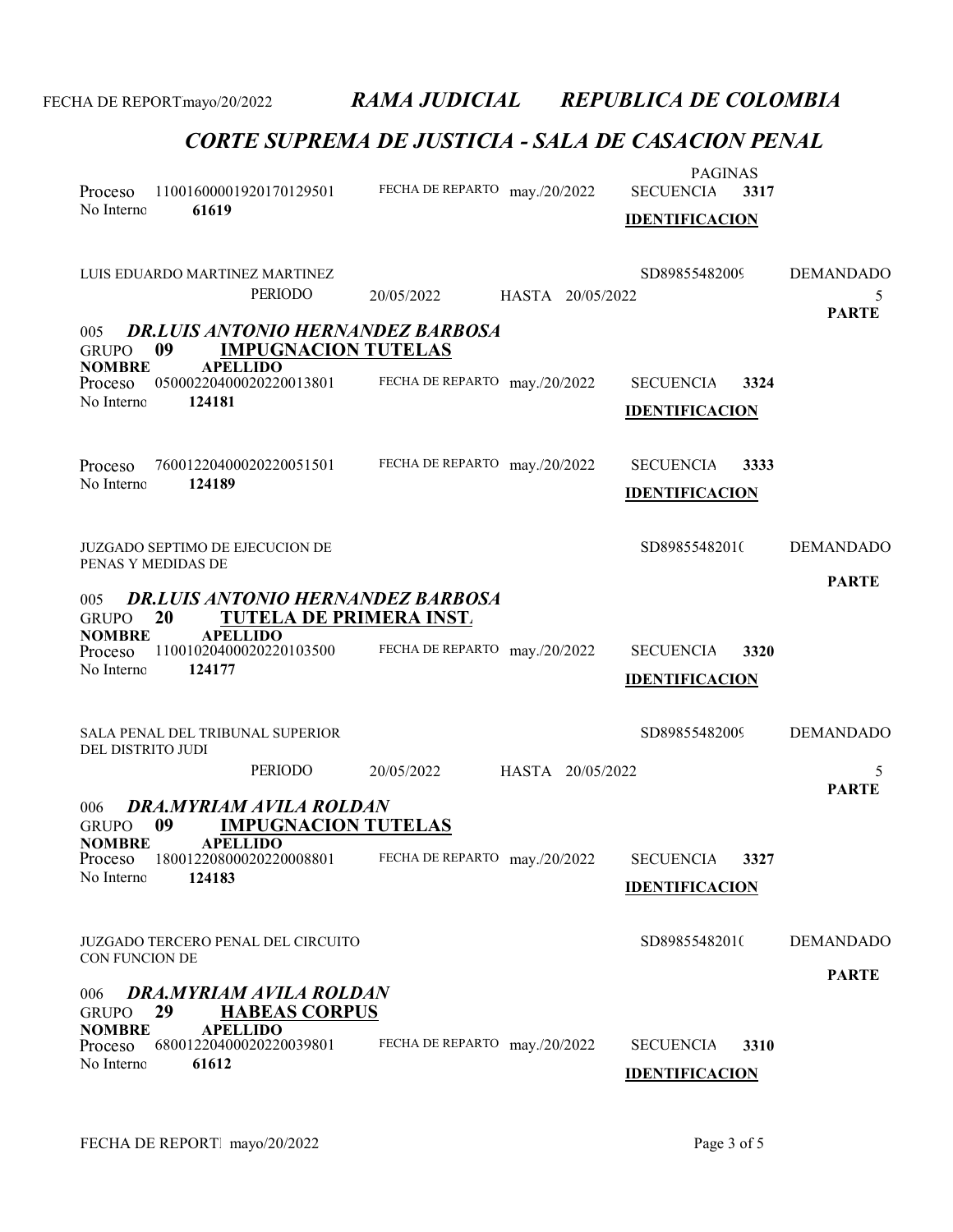| JOSUE EMMANUEL NIÑO MEDINA                                                                            |                                | <b>PAGINAS</b><br>SD89855482007 | <b>DEMANDADO</b><br><b>PARTE</b> |  |  |  |  |  |
|-------------------------------------------------------------------------------------------------------|--------------------------------|---------------------------------|----------------------------------|--|--|--|--|--|
| DRA.MYRIAM AVILA ROLDAN<br>006<br>33<br><b>DEFINICION DE COMPETEN</b><br><b>GRUPO</b>                 |                                |                                 |                                  |  |  |  |  |  |
| <b>APELLIDO</b><br><b>NOMBRE</b><br>11001600071120170006501<br>Proceso                                | FECHA DE REPARTO may./20/2022  | <b>SECUENCIA</b><br>3319        |                                  |  |  |  |  |  |
| 61621<br>No Interno                                                                                   |                                | <b>IDENTIFICACION</b>           |                                  |  |  |  |  |  |
|                                                                                                       |                                |                                 |                                  |  |  |  |  |  |
| RUTH STELLA AMAYA ROMERO<br>PERIODO                                                                   | 20/05/2022<br>HASTA 20/05/2022 | SD89855482009                   | <b>DEMANDADO</b><br>5            |  |  |  |  |  |
|                                                                                                       |                                |                                 | <b>PARTE</b>                     |  |  |  |  |  |
| <b>DR.JOSE FRANCISCO ACUÑA VIZCAYA</b><br>007<br>14<br><b>CASACION</b><br><b>GRUPO</b>                |                                |                                 |                                  |  |  |  |  |  |
| <b>APELLIDO</b><br><b>NOMBRE</b><br>66170600006620180130801<br>Proceso                                | FECHA DE REPARTO may./20/2022  | 3318<br><b>SECUENCIA</b>        |                                  |  |  |  |  |  |
| 61620<br>No Interno                                                                                   |                                | <b>IDENTIFICACION</b>           |                                  |  |  |  |  |  |
|                                                                                                       |                                |                                 |                                  |  |  |  |  |  |
| LIBARDO ANTONIO RENDON GONZALEZ                                                                       |                                | SD89855482009                   | <b>DEMANDADO</b><br><b>PARTE</b> |  |  |  |  |  |
| <b>DR.JOSE FRANCISCO ACUÑA VIZCAYA</b><br>007<br><b>TUTELA DE PRIMERA INST.</b><br>20<br><b>GRUPO</b> |                                |                                 |                                  |  |  |  |  |  |
| <b>APELLIDO</b><br><b>NOMBRE</b><br>11001020400020220103600<br>Proceso                                | FECHA DE REPARTO may./20/2022  | <b>SECUENCIA</b><br>3321        |                                  |  |  |  |  |  |
| No Interno<br>124178                                                                                  |                                | <b>IDENTIFICACION</b>           |                                  |  |  |  |  |  |
|                                                                                                       |                                |                                 |                                  |  |  |  |  |  |
| SALA DE CASACION LABORAL DE LA                                                                        |                                | SD89855482009                   | <b>DEMANDADO</b>                 |  |  |  |  |  |
| CORTE SUPREMA DE JU                                                                                   |                                |                                 | <b>PARTE</b>                     |  |  |  |  |  |
| DR.JOSE FRANCISCO ACUÑA VIZCAYA<br>007<br><b>HABEAS CORPUS</b><br>29<br><b>GRUPO</b>                  |                                |                                 |                                  |  |  |  |  |  |
| <b>NOMBRE</b><br><b>APELLIDO</b><br>54001220400020220027601<br>Proceso                                | FECHA DE REPARTO may./20/2022  | <b>SECUENCIA</b><br>3315        |                                  |  |  |  |  |  |
| No Interno<br>61617                                                                                   |                                | <b>IDENTIFICACION</b>           |                                  |  |  |  |  |  |
|                                                                                                       |                                |                                 |                                  |  |  |  |  |  |
| JAIME ANTONIO RUIZ DIAZ                                                                               |                                | SD89855482008                   | <b>DEMANDADO</b>                 |  |  |  |  |  |
| PERIODO                                                                                               | HASTA 20/05/2022<br>20/05/2022 |                                 | 5<br><b>PARTE</b>                |  |  |  |  |  |
| <b>DRA.PATRICIA SALAZAR CUELLAR</b><br>008<br>09<br><b>IMPUGNACION TUTELAS</b><br><b>GRUPO</b>        |                                |                                 |                                  |  |  |  |  |  |
| <b>APELLIDO</b><br><b>NOMBRE</b><br>11001220400020220166901<br>Proceso                                | FECHA DE REPARTO may./20/2022  | <b>SECUENCIA</b><br>3325        |                                  |  |  |  |  |  |
| 124182<br>No Interno                                                                                  |                                | <b>IDENTIFICACION</b>           |                                  |  |  |  |  |  |
|                                                                                                       |                                |                                 |                                  |  |  |  |  |  |